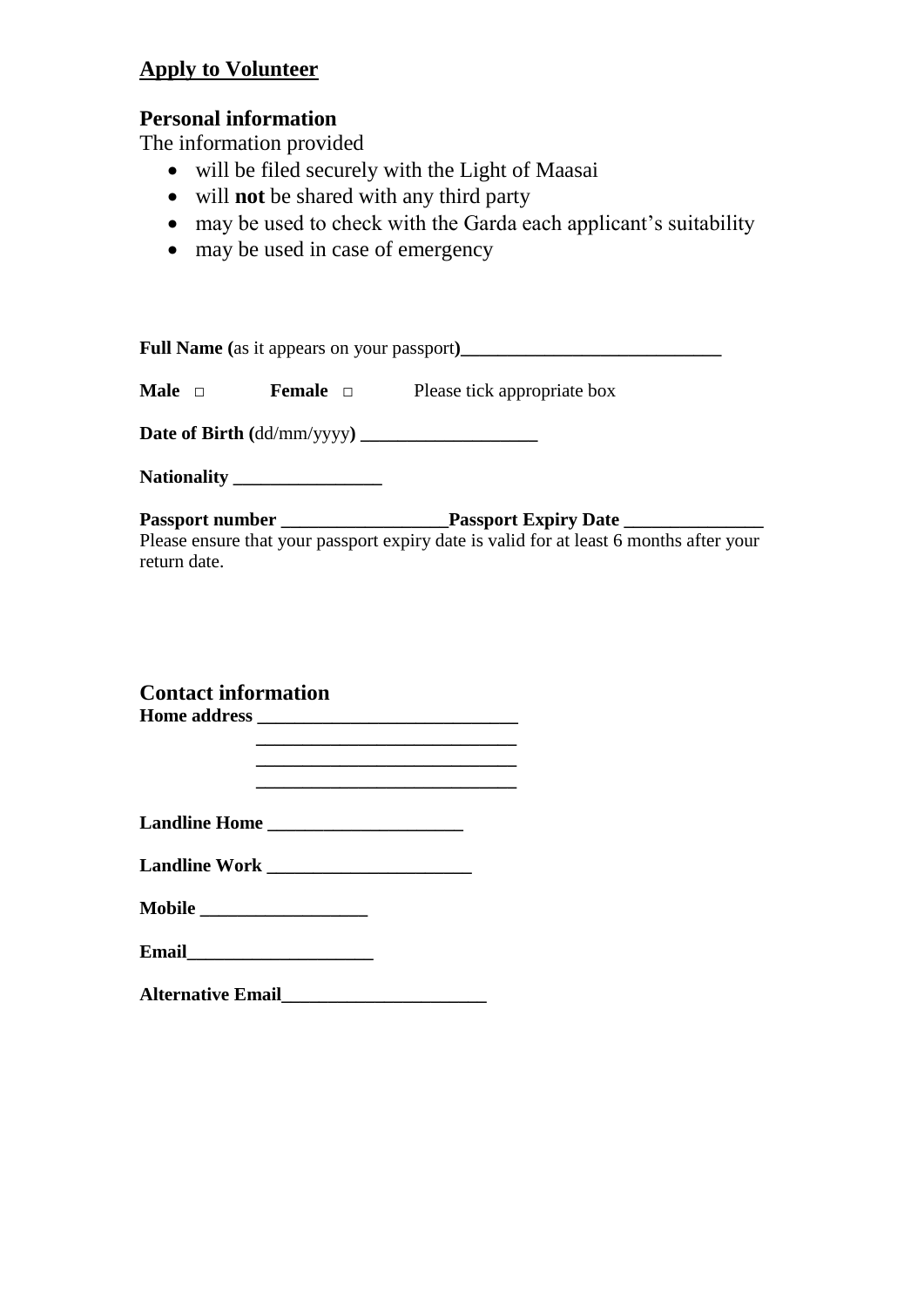Light of Massai have many different projects running at any given time. You may find yourself working on several different projects during your stay in Rombo. If you feel that your expertise on any specific project would be of benefit, please fill in appropriate

| <b>Employment/Work experience details</b>                                         |
|-----------------------------------------------------------------------------------|
|                                                                                   |
|                                                                                   |
|                                                                                   |
| Start date __________<br>End date                                                 |
| <b>Previous Volunteer experience</b> (all volunteer experience at home or abroad) |
|                                                                                   |
|                                                                                   |
|                                                                                   |
| Start date __________<br>End date                                                 |
| Other qualifications which may assist LoM                                         |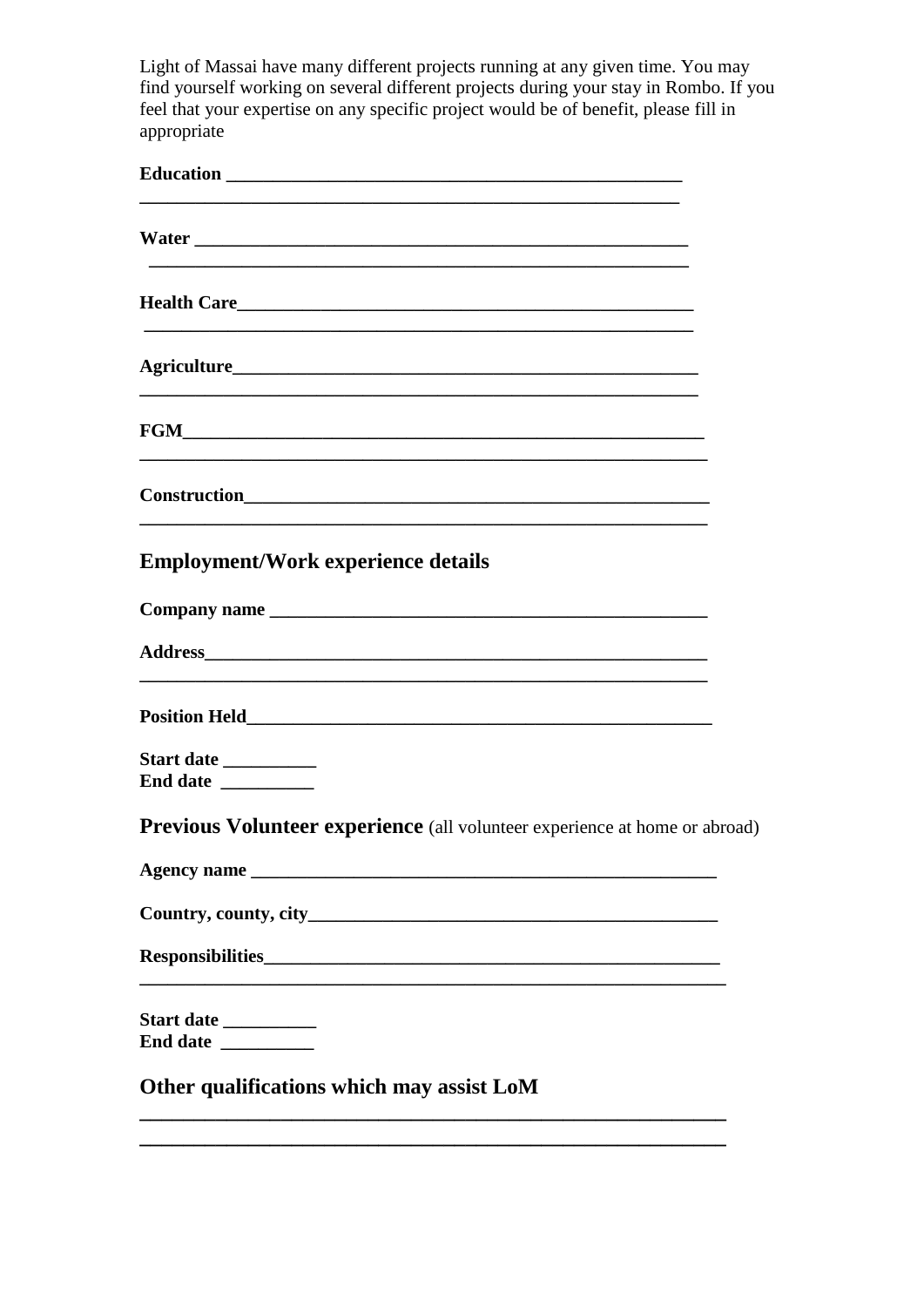## **Medical Details**

Disclosure of your medical details is highly confidential and will only be viewed by appropriate Light of Maasai staff. This information will only be used if you fall ill while volunteering for Light of Maasai.

| If you answer yes to any of the following please list:   | N <sub>0</sub> | Yes |
|----------------------------------------------------------|----------------|-----|
| Do you have any allergies?                               | П              | п   |
| Do you take medicine on a regular basis?                 | П              | п   |
| Medical conditions e.g. epilepsy, asthma?                | п              | п   |
| Any special needs LoM should be aware of?                | П              | п   |
| Any major illnesses or surgery LoM should be aware of?   | п              | п   |
| Any special dietary requirements e.g celiac / vegetarian | П              | П   |
|                                                          |                |     |